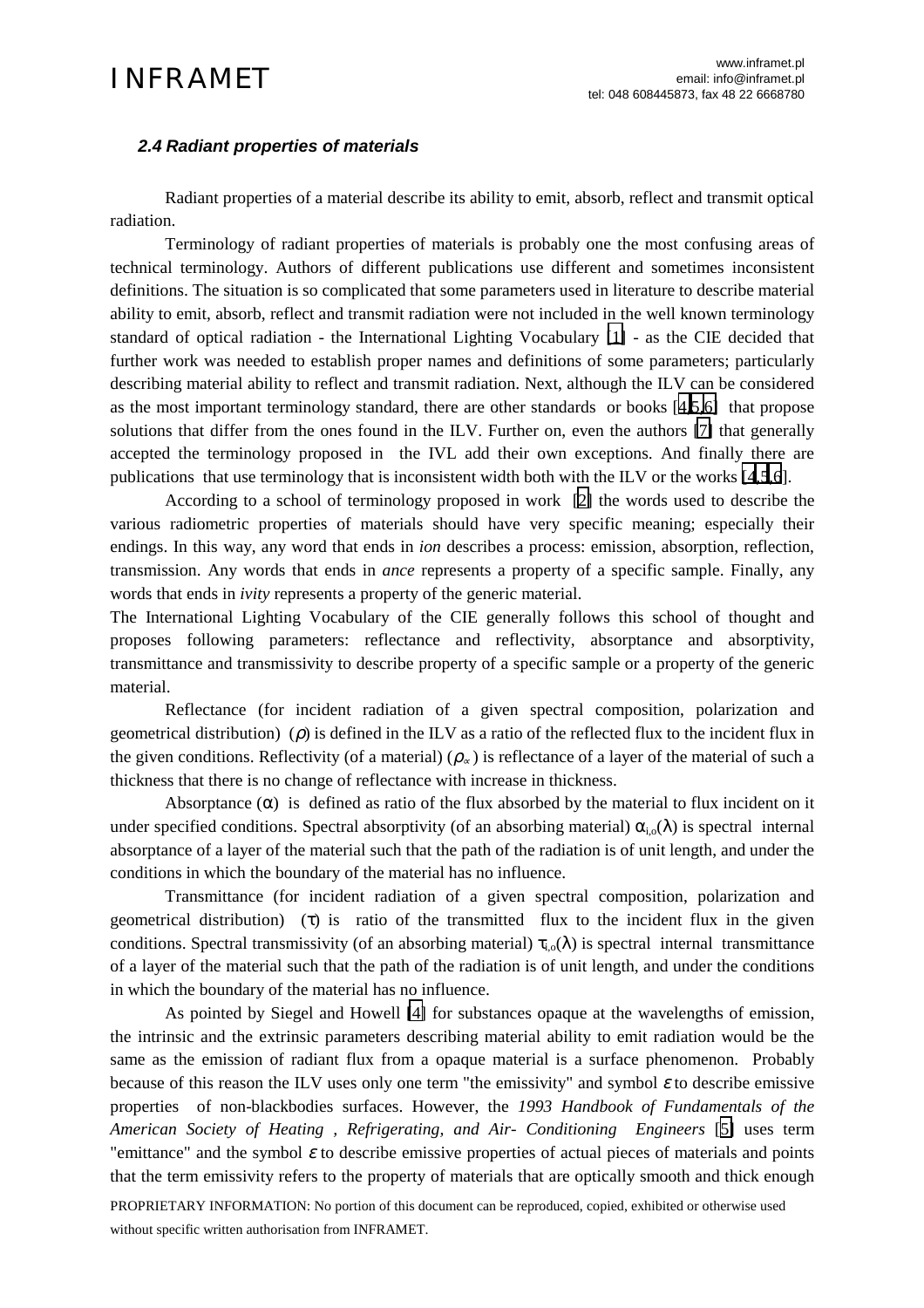<span id="page-1-0"></span>to be opaque. A relatively new American Society for Testing of Materials (ASTM) standard [6] follows this terminology but uses the Roman letter  $e$  for emittance and the Greek letter  $\varepsilon$  for emissivity. Next, there are publications [3] that use the terms "emittance" to mean flux density (an equivalent of earlier defined exitance), not as a mean of radiation efficiency. Further on, there exist publications [8,11] where the terms "absorptivity", "reflectivity" and "transmissivity" have meanings of the terms "absorptance", "reflectance" and "transmittance" defined according to earlier presented scheme. Finally, the term "transmission" is used in the Handbook of Infrared &Electro-Optical Systems of SPIE [9] as a quantity describing material property in situation when according to the mentioned earlier standards [1,5,6] this terms is restricted to describe the process.

We will keep to the recommendation of the ILV through the remainder of this book and use the terms "emissivity", "absorptance", "reflectance" and "transmittance" to describe properties of a specific sample. However, a reader must be aware that this school of terminology is not universally accepted.

For people carrying out not-contact temperature measurements material ability to emit radiation is the most important material property. Therefore, in this subchapter we will concentrate on different kinds of the term "emissivity<sup>1</sup>" used in literature to describe material ability to emit radiation and relationships between emissivity, absorptance, reflectance and transmittance. Because of the mentioned earlier confusion in terminology only these types of emissivity, absorptance, reflectance and transmittance really needed to explain principles of non-contact temperature measurement will be defined next. This limitation is really important as at least eight types of emissivity, four types of absorptance, eight types of reflectance and eight types of transmittance are used in literature to describe material ability to absorb, reflect and transmit radiation.

## **Emission properties**

 $\overline{a}$ 

A blackbody is an ideal radiator which emits as much radiant energy as possible. Such emission can occur only inside an isothermal closed cavity. It is not possible to observe emission of this completely closed cavity. However, it is possible to manufacture a technical blackbody made as a cavity with a small hole in one of the cavity walls. Emission of such a technical blackbody is very close to that of an ideal blackbody.

Emission of real materials is lower that that of an ideal blackbody and we need parameters to characterize the emissive properties of such real materials. The properties are defined by comparison with that of blackbodies at the same temperature and can be described by four parameters: spectral directional emissivity, spectral (hemispherical) emissivity, directional (total) emissivity and total (hemispherical) $\overrightarrow{a}$  emissivity [8,11].

The spectral directional emissivity  $\varepsilon_{\lambda,\varphi}$  depends on the wavelength  $\lambda$  and the angle  $\varphi$  and is defined as in the formula

$$
\varepsilon_{\lambda,\varphi} = \frac{L_{\lambda,\varphi}}{L_{bb,\lambda,\varphi}}
$$
 (2.16)

where  $L_{\lambda,\varphi}$  is the spectral radiance of the material for the wavelength  $\lambda$  in the direction  $\varphi$  and  $L_{bb\lambda,\varphi}$  is the spectral radiance of the blackbody for the wavelength  $\lambda$  in the direction  $\varphi$ .

2 The adjectives in brackets are usually not mentioned.

<sup>1</sup> Only two kinds of emissivity (directional emissivity and hemispherical emissivity) are defined in the ILV.

PROPRIETARY INFORMATION: No portion of this document can be reproduced, copied, exhibited or otherwise used without specific written authorisation from INFRAMET.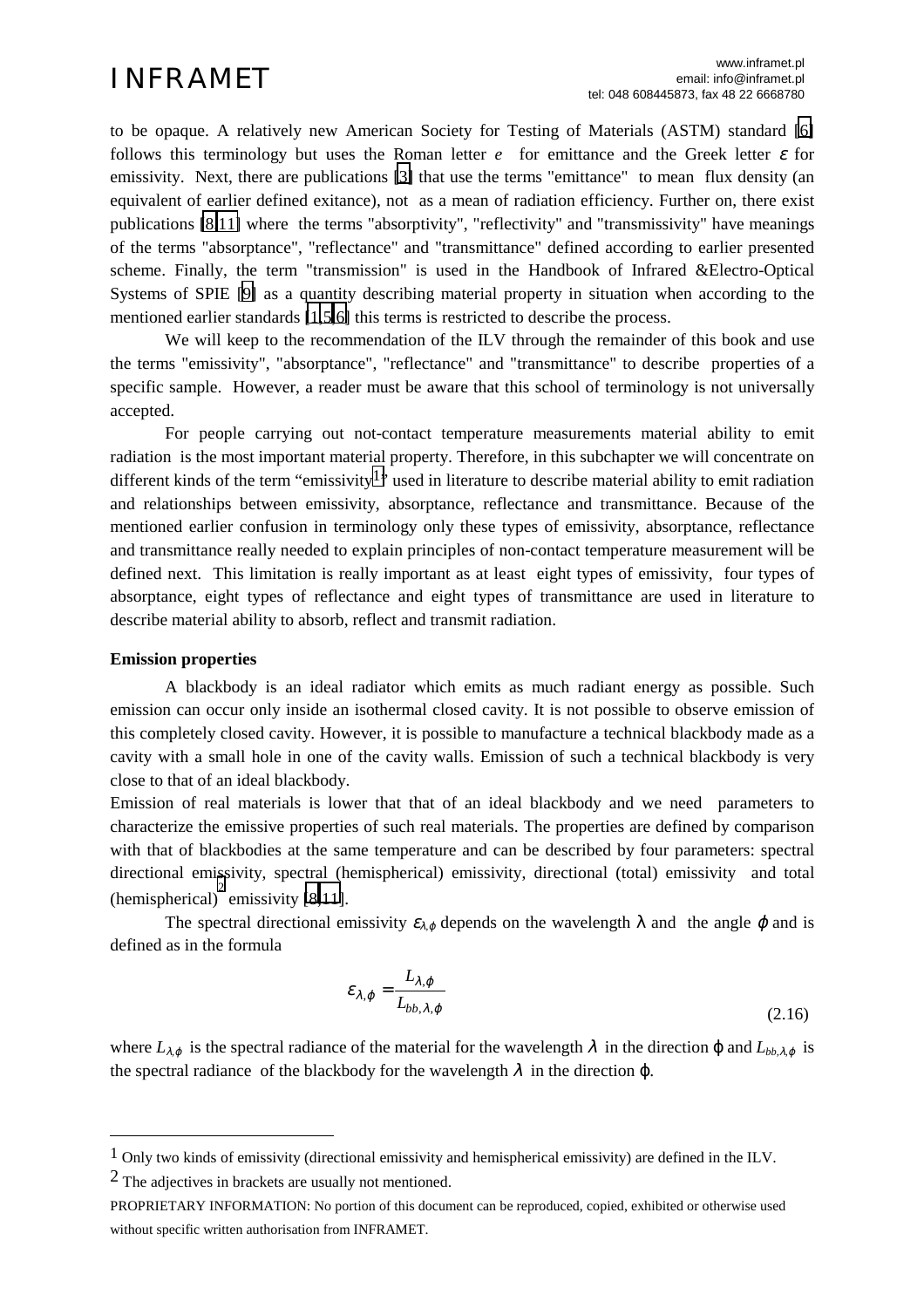A particular kind of the spectral emissivity in the direction  $\varphi$  occurs for  $\varphi$ =0; in the direction normal to the radiating surface as the value of the spectral emissivity is the greatest in this direction. The spectral emissivity in the normal direction  $\varepsilon_{\lambda,n}$  can be expressed by the formula

$$
\varepsilon_{\lambda,\varphi} = \frac{L_{\lambda,n}}{L_{bb,\lambda,n}}\tag{2.17}
$$

where  $L_{\lambda,n}$  is the spectral radiance of material in the normal direction, and  $L_{bb,\lambda,n}$  is the spectral radiance of the blackbody in normal direction.

 On account of the needs of visual pyrometry, values of normal spectral emissivity for red light are often presented in many emissivity tables [\[11\]](#page-1-0). This quantity is expressed by  $\varepsilon_{\lambda=0.65,n}$ , where 0.65 is the wavelength in  $\mu$ m.

The spectral (hemispherical) emissivity  $\varepsilon_{\lambda}$  is defined as ratio of the material spectral exitance  $M_{\lambda}$  to the blackbody spectral exitance *Mbb,*<sup>λ</sup>

$$
\varepsilon_{\lambda} = \frac{M_{\lambda,n}}{M_{bb,\lambda,n}}\,. \tag{2.18}
$$

Directional (total) emissivity in the direction  $\varphi$  is expressed as ratio of the material radiance  $L_{T,\varphi}$ in the direction  $\varphi$  to the blackbody radiance  $L_{T,\varphi}$  in the direction  $\varphi$ 

$$
\varepsilon_{T,\varphi} = \frac{L_{T,\varphi}}{L_{bb,T,\varphi}}\,. \tag{2.19}
$$

Directional total emissivity in the normal direction  $\varepsilon_{T,n}$  is a particularly privileged kind of directional total emissivity  $\varepsilon_{T,\varphi}$  for the same reasons as the spectral emissivity in normal direction  $\varepsilon_{\lambda,n}$ . It can be expressed by the formula

$$
\varepsilon_{T,n} = \frac{L_{T,n}}{L_{bb,T,n}}.
$$
\n(2.20)

where  $L_{T,n}$  is the material radiance in the normal direction, and  $L_{bb,T,n}$  is the blackbody radiance in normal direction. This type of emissivity is most frequently measured and quoted in literature. It is often confused with the spectral (hemispherical) emissivity  $\varepsilon_{\lambda}$ .

Finally, the total hemispherical emissivity  $\varepsilon_T$  is defined as ratio of the material exitance  $M_T$  to the blackbody exitance  $M_{bb, T}$ 

$$
\varepsilon_T = \frac{M_T}{M_{bb,T}}\,. \tag{2.21}
$$

The spectral directional emissivity  $\varepsilon_{\lambda,\varphi}$  gives information about material emissive properties for any the wavelength  $\lambda$  and the angle  $\varphi$ . On the basis of the known spectral directional emissivity  $\varepsilon_{\lambda,\varphi}$  it is possible to calculate other types of emissivity: the spectral (hemispherical) emissivity  $\varepsilon_{\lambda}$ , the directional total emissivity  $\varepsilon_{T,n}$  and the total hemispherical emissivity  $\varepsilon_T$ . However, as the spectral directional emissivity  $\epsilon_{\lambda\varphi}$  is often a complex function of the wavelength  $\lambda$  and the angle  $\varphi$  it is difficult to determine it experimentally. Therefore, functions of the spectral directional emissivity  $\varepsilon_{\lambda\varphi}$ are very rarely published in literature.

There are four types of emissivity that are usually presented in emissivity tables found in literature: the total hemispherical emissivity  $\varepsilon_T$ , the directional total emissivity in normal direction  $\varepsilon_{T,n}$ , the spectral directional emissivity in normal direction  $\varepsilon_{\lambda n}$  and spectral directional emissivity in the

PROPRIETARY INFORMATION: No portion of this document can be reproduced, copied, exhibited or otherwise used without specific written authorisation from INFRAMET.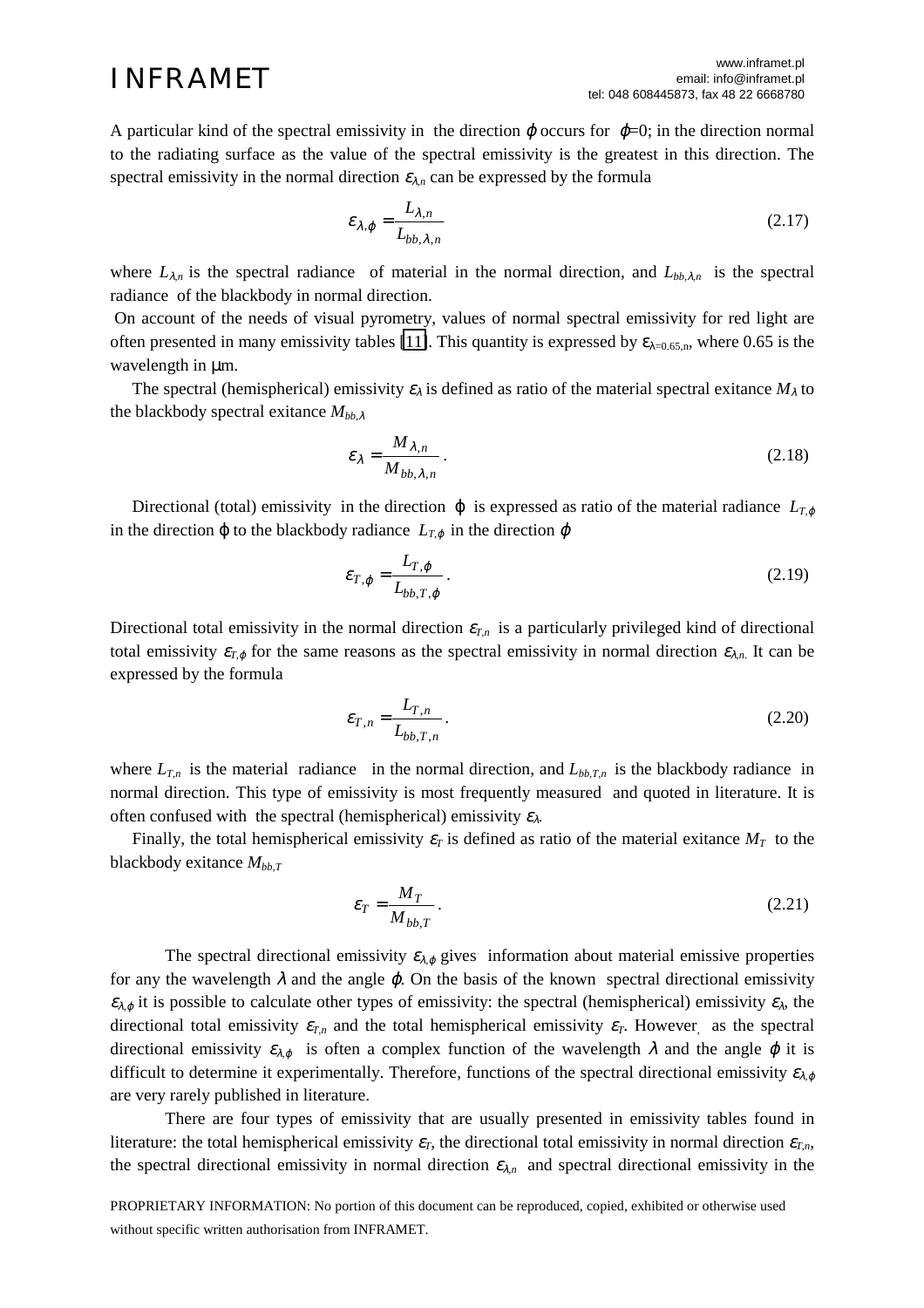normal direction  $ε_{\lambda=0.65,n}$  for wavelength  $\lambda=0.65\mu$ m. However, their usefulness for user of modern noncontact radiation thermometers is usually limited because of a few reasons.

First, the total emissivity  $\varepsilon_T$  gives information about material emission into whole hemisphere and in whole optical range. Therefore, values of the  $\varepsilon_T$  are useful only in case of diffusive gray-body types objects, emissive properties of which do not depend on the angle  $\varphi$  and the wavelength  $\lambda$ .

Second, directional total emissivity in the normal direction  $\varepsilon_{T,n}$  presents information about material ability to emit radiation only into one direction ( $\varphi = 0$ ) and in whole range of optical radiation. The angle  $\varphi$  often differs from 0 during real measurements. As emissive properties of most material depend on the angle of observation  $\varphi$  the value of the  $\varepsilon_{T,n}$  can be misleading. There is also other reason for limited usefulness of the directional total emissivity in the normal direction  $\varepsilon_{T,n}$ . Most real materials are selective materials, emissive properties of which depend on wavelength in situation when sensitivity of most non-contact thermometers depend on wavelength, too.

Third, the spectral directional emissivity in the normal direction  $\varepsilon_{\lambda n}$  presents information about material ability to emit radiation into only one direction ( $\varphi = 0$ ). Therefore, the values of  $\varepsilon_{\lambda n}$  can be misleading when measurements are done for other angles. In spite of this, the published functions  $\varepsilon_{\lambda,n}$ (λ) are usually quite useful as they enable estimation of object emissivity in the thermometer spectral band. However, there is often a problem to find suitable data of  $\varepsilon_{\lambda n}$  in the required spectral band.

Fourth, values of spectral directional emissivity in the normal direction  $\varepsilon_{\lambda=0.65,n}$  for the wavelength  $λ=0.65μm$  are often useless in case of typical infrared systems as the spectral emissivity  $ε<sub>λn</sub>$  in infrared range can differ quite significantly from  $\varepsilon_{\lambda=0.65,n}$ .

### **Relationships between radiative properties of materials**

There are two most important relationships between radiative properties of materials. The first is the radiative energy balance that connects absorptance, reflectance and transmittance. The second is Kirchhoff's law that relates absorptance and emissivity.

Applying energy balance on the surface element, we get that that the sum of hemispherical total absorptance  $\alpha_T$ , the hemispherical total reflectance  $\rho_T$  and the hemispherical total transmittance  $\tau_T$ equals 1

$$
\alpha_T + \rho_T + \tau_T = 1 \tag{2.22}
$$

Next, assuming elementary spectral interval and that some phenomena (luminescence, Raman scattering) are negligible we can write

$$
\alpha_{\lambda}+\rho_{\lambda}+\tau_{\lambda}=1\tag{2.23}
$$

where  $\alpha_{\lambda}$  is the hemispherical spectral absorptance of radiation from the hemisphere,  $\rho_{\lambda}$  is the hemispherical spectral reflectance of radiation from hemisphere into hemisphere, and  $\tau_{\lambda}$  is hemispherical spectral transmittance of radiation from hemisphere into hemisphere.

 Radiation that reaches material surface comes often not from the whole hemisphere but only from a certain direction. For such a situation the relationships between directional quantities that can be treated as directional spectral energy balance can be written as

$$
\alpha_{\lambda,\varphi} + \rho_{\lambda,\varphi} + \tau_{\lambda,\varphi} = 1 \tag{2.24}
$$

where  $\alpha_{\lambda,\varphi}$  is the directional spectral absorptance of radiation from the direction  $\varphi$ ,  $\rho_{\lambda,\varphi}$  is directionalhemispherical spectral reflectance of radiation from the direction  $\varphi$  into hemisphere, and  $\tau_{\lambda,\varphi}$  is the directional-hemispherical spectral transmittance.

 The Kirchhoff's law states that at local thermodynamic equilibrium of an element of material surface, that the directional spectral emissivity  $\varepsilon_{\lambda,\varphi}$  is equal to the directional spectral absorptance  $\alpha_{\lambda,\varphi}$ 

PROPRIETARY INFORMATION: No portion of this document can be reproduced, copied, exhibited or otherwise used without specific written authorisation from INFRAMET.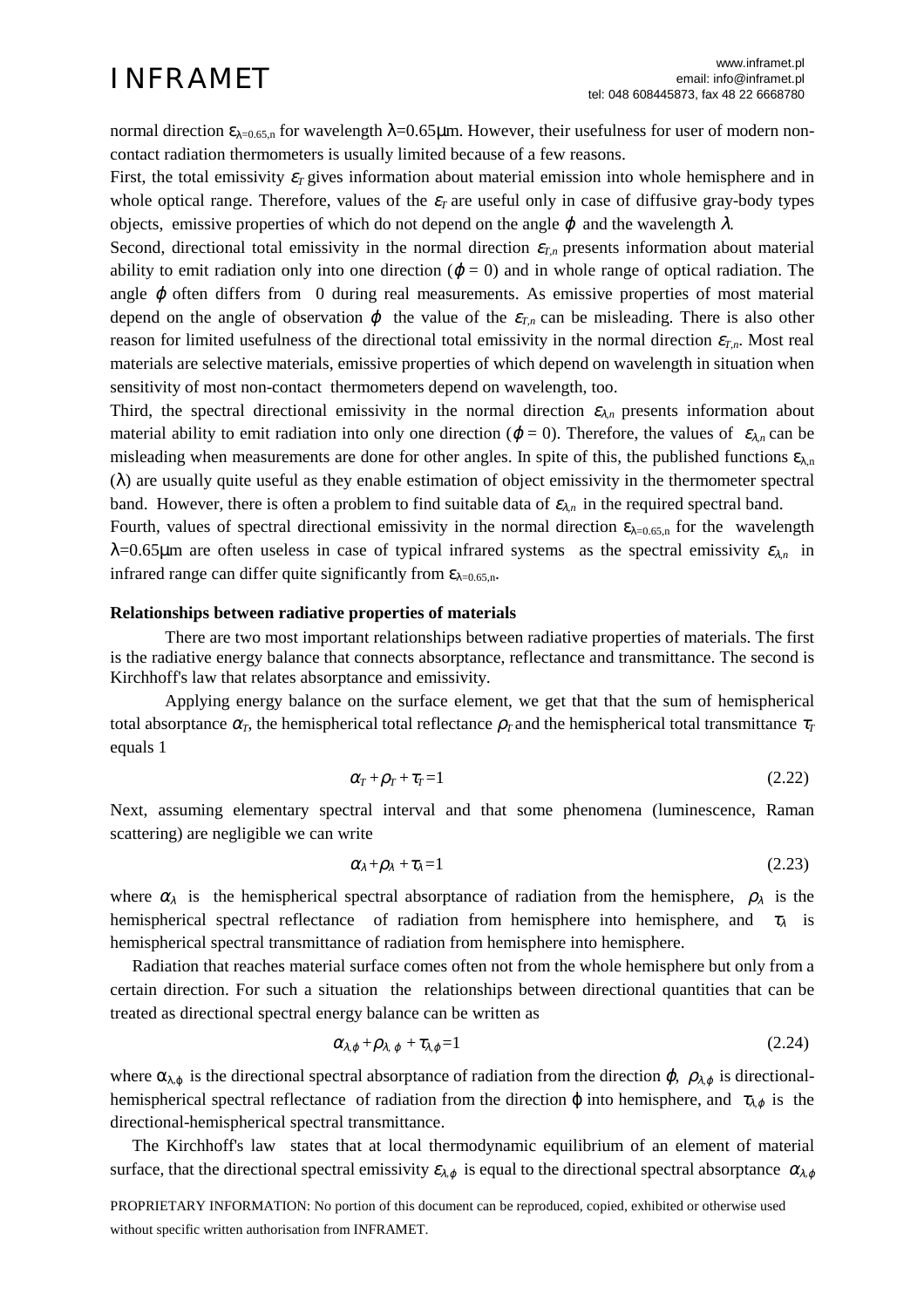$$
\varepsilon_{\lambda,\varphi} = \alpha_{\lambda,\varphi} \tag{2.25}
$$

It means that material ability to emit radiation into the direction  $\varphi$  is directly connected to its ability to absorb radiation from the direction  $\varphi$ .

Formulas (2.24, 2.25) enable indirect determination of the directional spectral emissivity  $\varepsilon_{\lambda,\varphi}$ when the directional-hemispherical spectral reflectance  $\rho_{\lambda,\varphi}$  and the directional-hemispherical spectral transmittance  $\tau_{\lambda,\varphi}$  are known

$$
\varepsilon_{\lambda,\varphi} = 1 - \rho_{\lambda,\varphi} - \tau_{\lambda,\varphi} \tag{2.26}
$$

For opaque materials the above presented relationship can be transformed to a new form

$$
\varepsilon_{\lambda,\varphi} = 1 - \rho_{\lambda,\varphi} \tag{2.27}
$$

 Principle of temperature measurement with active systems is based on equations (2.26, 2.27) as they enable indirect way of emissivity determination by measuring relations between the incident flux, the reflected flux and the transmitted flux. However, it must be emphasized that to determine  $\epsilon_{\lambda,\varphi}$ accurately it is necessary to measure not the radiation reflected into the direction ϕ but into the hemisphere. This misconception brought significant errors in great number of measurements.

### **Emissivity of common materials**

Tables or graphs with data about the four types of emissivity (the total hemispherical emissivity  $\varepsilon_T$ , directional total emissivity in the normal direction  $\varepsilon_{T,n}$ , the spectral directional emissivity in normal direction  $\varepsilon_{\lambda n}$  and spectral directional emissivity in the normal direction  $\varepsilon_{\lambda=0.65,n}$  for wavelength  $\lambda = 0.65 \mu m$ ) can be found in great number of books, papers, reports etc. However, in addition to the discussed in Section [2.4.1](#page-1-0) limitations of these parameters there are additional problem with interpretation of typical emissivity data found in literature. First, different sources present sometimes completely inconsistent values. Second, emissivity values are often unclearly defined or they are not defined at all. Parameters in many tables are termed only "emissivity" without any additional explanation whether it is the total hemispherical emissivity  $\varepsilon_T$ , directional total emissivity in the normal direction  $\varepsilon_{T,n}$  or spectral directional emissivity in the normal direction  $\varepsilon_{\lambda=0.65,n}$  for the wavelength  $\lambda$ =0.65µm. As an example can be treated [Tab. 2.5](#page-5-0) and [Tab. 2.6](#page-6-0) with emissivities of common materials published by one of leading manufacturers of thermal cameras [[12\]](#page-1-0). The manufacturer, however, honestly emphasizes that the presented values are meant to be used only as a guide and can vary depending on many different factors. To summarize, we can say that in spite of numerous sources with emissivity data it is often difficult to find in literature information about value of object emissivity in real measurement conditions.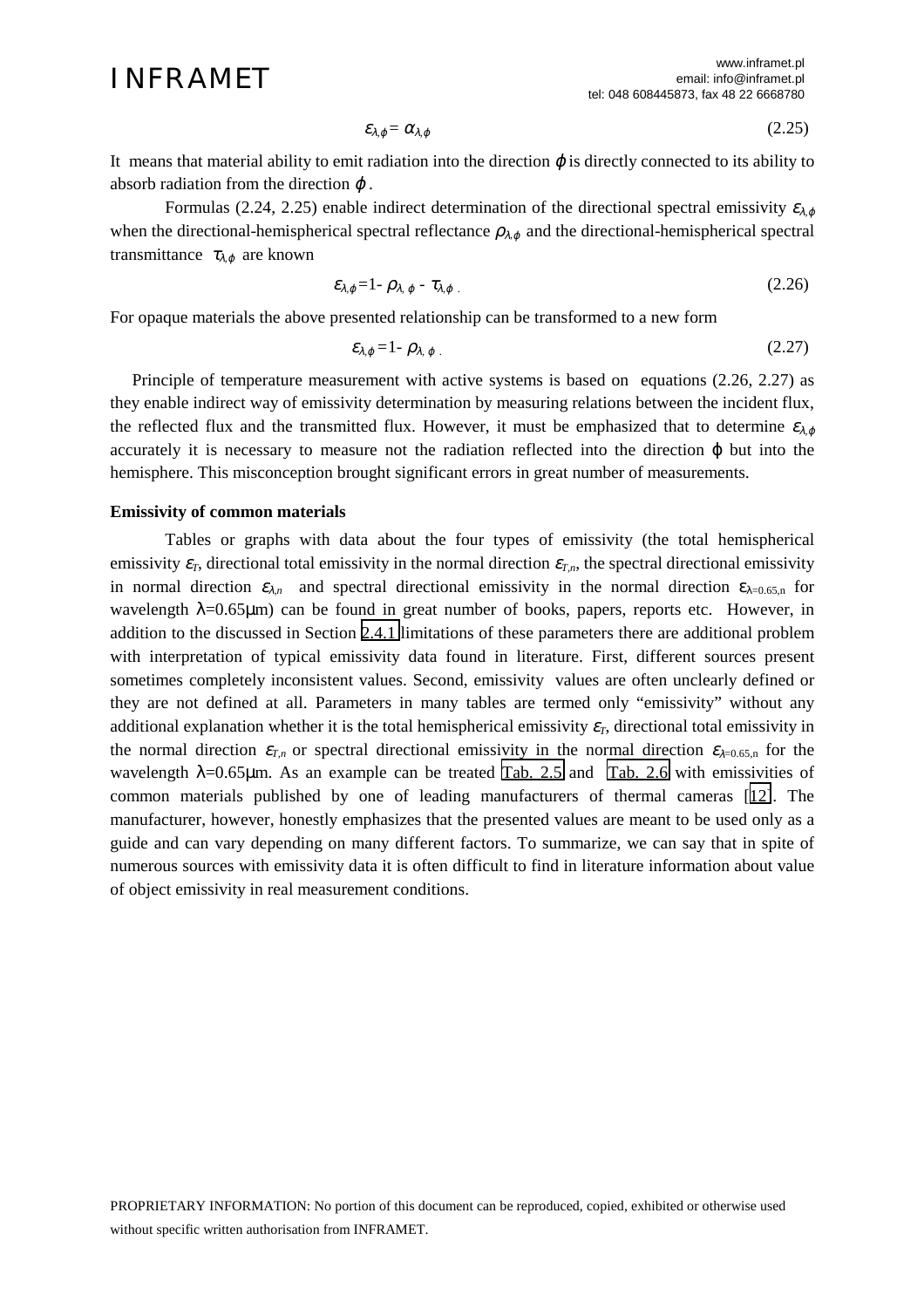| <b>Material</b>        |                         | <b>Temperature</b>                           | Emissivity    |
|------------------------|-------------------------|----------------------------------------------|---------------|
|                        |                         | $\mathsf{I}^\mathsf{o}\mathbf{C} \mathsf{I}$ |               |
| Aluminum:              | foil (bright)           | 20                                           | 0.04          |
|                        | weathered               | 20                                           | $0.83 - 0.94$ |
| Iron                   | cast, oxidized          | 100                                          | 0.64          |
|                        | sheet, heavily rusted   | 20                                           | $0.69 - 0.96$ |
| Copper:                | polished                | 100                                          | 0.05          |
|                        | heavily oxidized        | 0.78                                         | 0.78          |
| Nickel:                | electroplated, polished | 20                                           | 0.05          |
| <b>Stainless Steel</b> | polished                | 20                                           | 0.16          |
| $(type 18-8)$          |                         |                                              |               |
|                        | oxidized                | 60                                           | 0.85          |
| Steel                  | polished                | 100                                          | 0.07          |
|                        | oxidized                | 200                                          | 0.79          |

# <span id="page-5-0"></span>**Tab. 2.5. Typical emissivities of common metals**